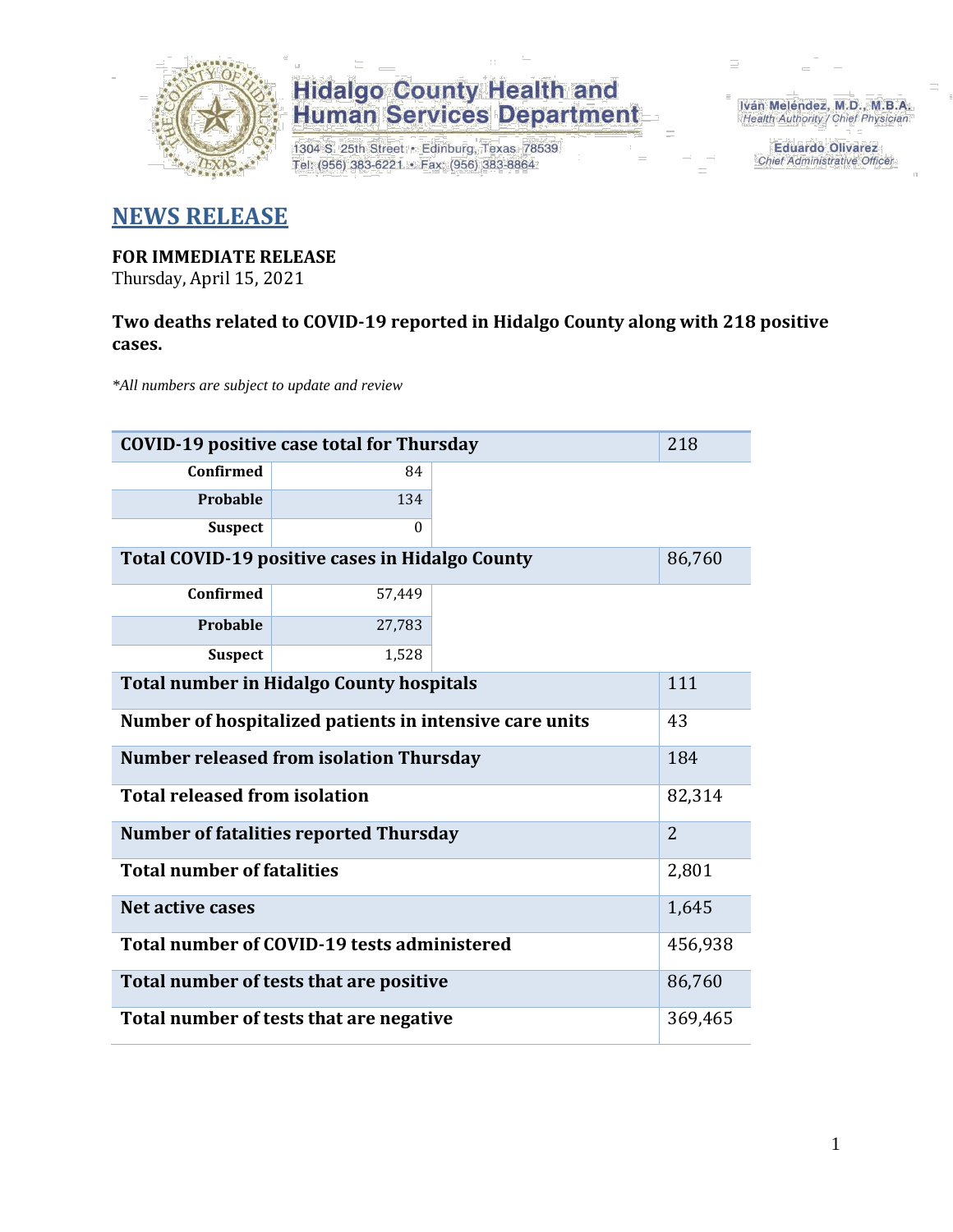

1304 S. 25th Street · Edinburg, Texas 78539 Tel: (956) 383-6221 · Fax: (956) 383-8864

Iván Meléndez, M.D., M.B.A. Health Authority / Chief Physician

> **Eduardo Olivarez Chief Administrative Officer**

*Hidalgo County uses the case status definition provided by the Texas Department of State Health Service's 2020 Epi Case Criteria Guide revised November 2020.*

- *1. Confirmed: A person who has tested positive through a molecular or PCR (oral or nasal swabs) test that looks for the presence of the virus's genetic material.*
- *2. Probable: A person who meets presumptive laboratory evidence through detection of COVID-19 by antigen test in a respiratory specimen.*
- *3. Suspect: A person who meets supported laboratory evidence through detection of specific antibodies in serum, plasma, whole body, and no prior history of being confirmed or probable case.*

*For more information of case status definition for COVID-19, please refer to:*

[https://www.dshs.state.tx.us/IDCU/investigation/epi-case-criteria-guide/2020-Epi-Case-Criteria-](https://www.dshs.state.tx.us/IDCU/investigation/epi-case-criteria-guide/2020-Epi-Case-Criteria-Guide.pdf)[Guide.pdf](https://www.dshs.state.tx.us/IDCU/investigation/epi-case-criteria-guide/2020-Epi-Case-Criteria-Guide.pdf)

The deaths include:

|  | Age Gender             | <b>City</b> |
|--|------------------------|-------------|
|  | $1 \mid 60s \mid$ Male | Mission     |
|  | $2   70+  $ Female     | Pharr       |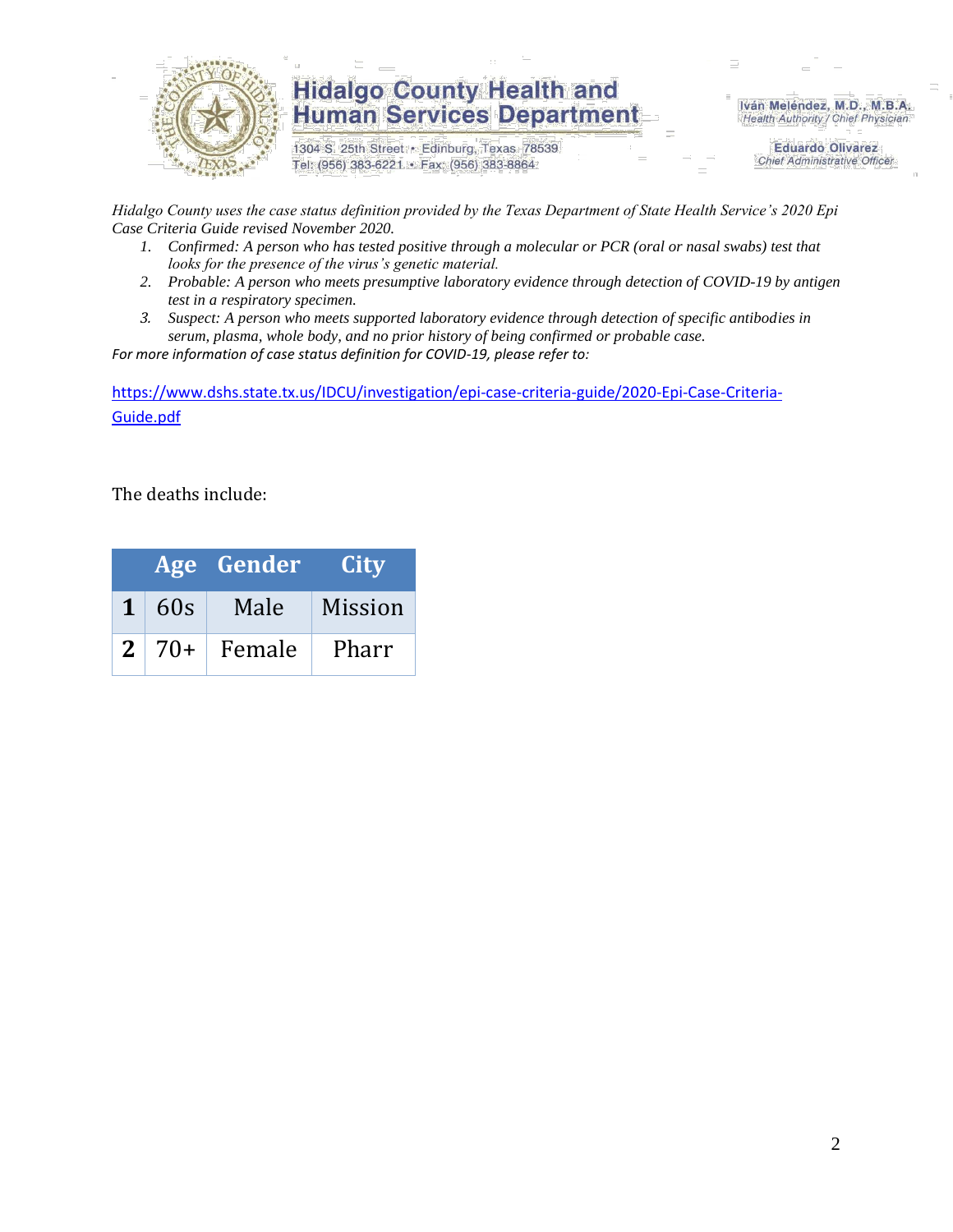

1304 S. 25th Street · Edinburg, Texas 78539 Tel: (956) 383-6221 · Fax: (956) 383-8864

Iván Meléndez, M.D., M.B.A.<br>Health Authority / Chief Physician

**Eduardo Olivarez** Chief Administrative Officer

#### Thursday, April 15, 2021 positive cases include:

|                | <b>Age Range</b> | Gender      | <b>City</b> |     | <b>Age Range</b> | Gender           | <b>City</b> |
|----------------|------------------|-------------|-------------|-----|------------------|------------------|-------------|
| $\mathbf{1}$   | $0 - 19$         | $\mathbf F$ | Alamo       | 110 | 60s              | M                | McAllen     |
| $\mathbf{2}$   | 20s              | M           | Alamo       | 111 | $70+$            | ${\bf F}$        | McAllen     |
| 3              | 30s              | F           | Alamo       | 112 | $70+$            | $\mathbf M$      | McAllen     |
| 4              | 30s              | F           | Alamo       | 113 | $0 - 19$         | F                | Mercedes    |
| $5\phantom{1}$ | 40s              | ${\bf F}$   | Alamo       | 114 | $0 - 19$         | ${\bf F}$        | Mercedes    |
| 6              | 50s              | F           | Alamo       | 115 | $0 - 19$         | M                | Mercedes    |
| $\overline{7}$ | 60s              | M           | Alamo       | 116 | $0 - 19$         | $\mathbf M$      | Mercedes    |
| 8              | $70+$            | ${\bf F}$   | Alamo       | 117 | $0 - 19$         | M                | Mercedes    |
| 9              | $70+$            | M           | Alamo       | 118 | 20s              | $\mathbf M$      | Mercedes    |
| 10             | $0 - 19$         | F           | Alton       | 119 | 20s              | M                | Mercedes    |
| 11             | 20s              | F           | Alton       | 120 | 20s              | M                | Mercedes    |
| 12             | 30s              | ${\bf F}$   | Alton       | 121 | 30 <sub>s</sub>  | M                | Mercedes    |
| 13             | 30s              | $\mathbf M$ | Alton       | 122 | 30s              | $\boldsymbol{F}$ | Mercedes    |
| 14             | $0 - 19$         | F           | Donna       | 123 | $0 - 19$         | F                | Mission     |
| 15             | $0 - 19$         | ${\bf F}$   | Donna       | 124 | $0 - 19$         | $\mathbf M$      | Mission     |
| 16             | $0-19$           | F           | Donna       | 125 | $0 - 19$         | F                | Mission     |
| 17             | $0 - 19$         | ${\bf F}$   | Donna       | 126 | $0 - 19$         | $\mathbf M$      | Mission     |
| 18             | 20s              | M           | Donna       | 127 | $0 - 19$         | M                | Mission     |
| 19             | 40s              | ${\bf F}$   | Donna       | 128 | $0 - 19$         | ${\bf F}$        | Mission     |
| 20             | 40s              | M           | Donna       | 129 | $0 - 19$         | M                | Mission     |
| 21             | 40s              | ${\bf F}$   | Donna       | 130 | $0 - 19$         | $\mathbf M$      | Mission     |
| 22             | $0 - 19$         | M           | Edinburg    | 131 | $0 - 19$         | M                | Mission     |
| 23             | $0 - 19$         | F           | Edinburg    | 132 | $0 - 19$         | $\mathbf F$      | Mission     |
| 24             | $0 - 19$         | M           | Edinburg    | 133 | $0 - 19$         | M                | Mission     |
| 25             | 20s              | M           | Edinburg    | 134 | $0 - 19$         | $\boldsymbol{F}$ | Mission     |
| 26             | 20s              | F           | Edinburg    | 135 | 20s              | F                | Mission     |
| 27             | 20s              | M           | Edinburg    | 136 | 20s              | M                | Mission     |
| 28             | 20s              | M           | Edinburg    | 137 | 20s              | M                | Mission     |
| 29             | 20s              | $\mathbf M$ | Edinburg    | 138 | 20s              | $\mathbf M$      | Mission     |
| 30             | 20s              | M           | Edinburg    | 139 | 20s              | F                | Mission     |
| 31             | 20s              | M           | Edinburg    | 140 | 20s              | $\mathbf F$      | Mission     |
| 32             | 20s              | M           | Edinburg    | 141 | 20s              | F                | Mission     |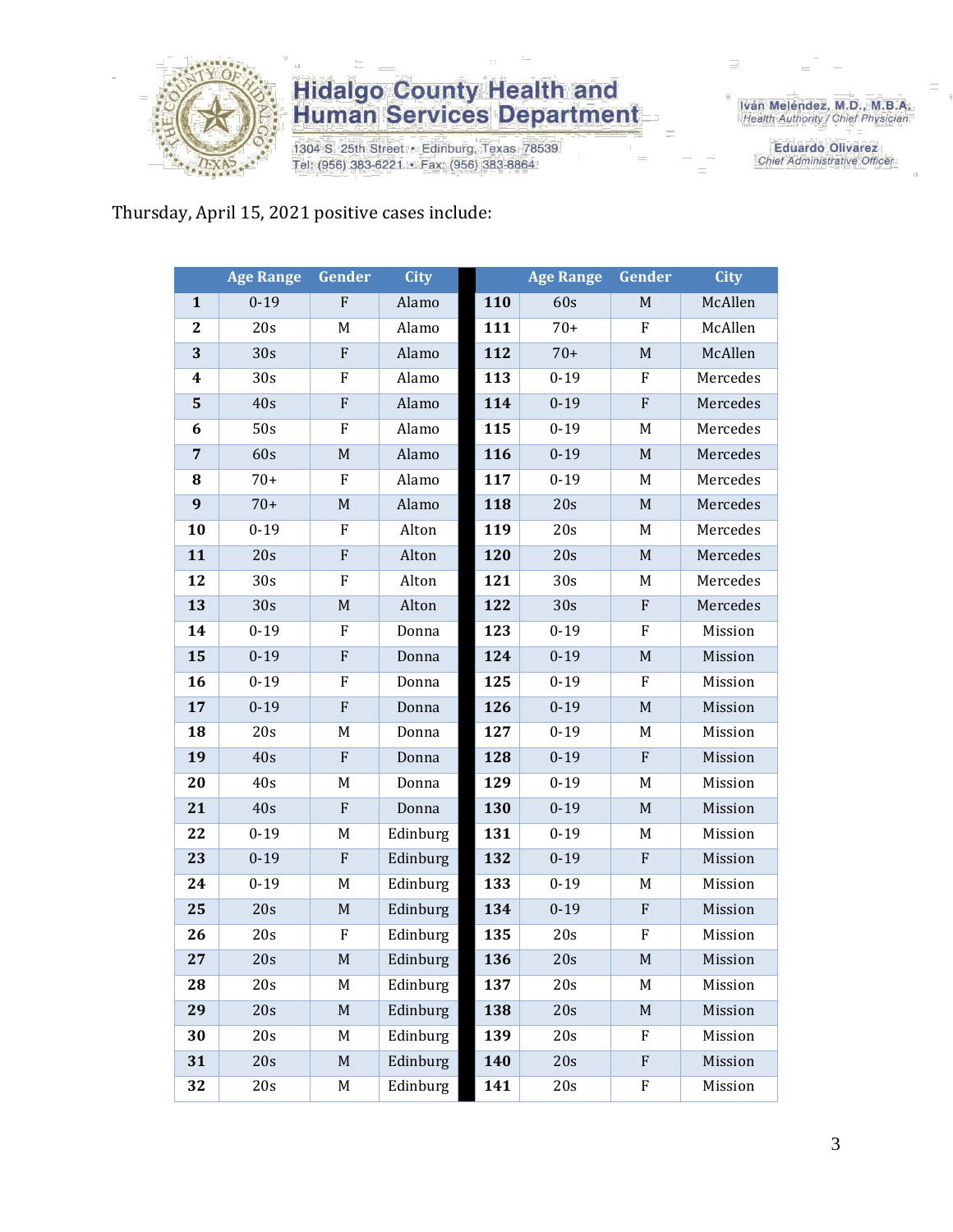

1304 S. 25th Street · Edinburg, Texas 78539 Tel: (956) 383-6221 · Fax: (956) 383-8864

Iván Meléndez, M.D., M.B.A.<br>Health Authority / Chief Physician

Eduardo Olivarez **Chief Administrative Officer** 

| 33 | 20s      | M            | Edinburg | 142 | 20s             | F                         | Mission |
|----|----------|--------------|----------|-----|-----------------|---------------------------|---------|
| 34 | 20s      | M            | Edinburg | 143 | 30s             | F                         | Mission |
| 35 | 20s      | ${\bf F}$    | Edinburg | 144 | 30s             | $\mathbf M$               | Mission |
| 36 | 30s      | F            | Edinburg | 145 | 30s             | F                         | Mission |
| 37 | 30s      | F            | Edinburg | 146 | 30s             | ${\bf F}$                 | Mission |
| 38 | 30s      | F            | Edinburg | 147 | 30s             | M                         | Mission |
| 39 | 30s      | ${\bf F}$    | Edinburg | 148 | 30s             | ${\bf F}$                 | Mission |
| 40 | 30s      | $\mathbf{F}$ | Edinburg | 149 | 30 <sub>s</sub> | F                         | Mission |
| 41 | 30s      | ${\bf F}$    | Edinburg | 150 | 30s             | $\mathbf M$               | Mission |
| 42 | 30s      | ${\bf F}$    | Edinburg | 151 | 30s             | M                         | Mission |
| 43 | 40s      | $\rm F$      | Edinburg | 152 | 40s             | $\mathbf{F}$              | Mission |
| 44 | 40s      | M            | Edinburg | 153 | 40s             | M                         | Mission |
| 45 | 40s      | $\mathbf M$  | Edinburg | 154 | 40s             | ${\bf F}$                 | Mission |
| 46 | 40s      | M            | Edinburg | 155 | 40s             | F                         | Mission |
| 47 | 40s      | F            | Edinburg | 156 | 40s             | ${\bf F}$                 | Mission |
| 48 | 40s      | F            | Edinburg | 157 | 40s             | $\boldsymbol{\mathrm{F}}$ | Mission |
| 49 | 40s      | ${\bf F}$    | Edinburg | 158 | 50s             | ${\bf F}$                 | Mission |
| 50 | 50s      | M            | Edinburg | 159 | 50s             | F                         | Mission |
| 51 | 50s      | F            | Edinburg | 160 | 60s             | $\mathbf M$               | Mission |
| 52 | 60s      | ${\bf F}$    | Edinburg | 161 | 60s             | M                         | Mission |
| 53 | 60s      | $\mathbf M$  | Edinburg | 162 | 60s             | $\mathbf{F}$              | Mission |
| 54 | 60s      | $\mathbf{F}$ | Edinburg | 163 | $70+$           | M                         | Mission |
| 55 | 60s      | ${\bf F}$    | Edinburg | 164 | $70+$           | $\mathbf M$               | Mission |
| 56 | 60s      | F            | Edinburg | 165 | $0 - 19$        | M                         | Pharr   |
| 57 | 60s      | $\rm F$      | Edinburg | 166 | $0 - 19$        | M                         | Pharr   |
| 58 | 20s      | M            | Hidalgo  | 167 | $0 - 19$        | M                         | Pharr   |
| 59 | 20s      | ${\bf F}$    | Hidalgo  | 168 | $0 - 19$        | ${\bf F}$                 | Pharr   |
| 60 | 50s      | ${\bf F}$    | Hidalgo  | 169 | $0 - 19$        | M                         | Pharr   |
| 61 | $0 - 19$ | M            | McAllen  | 170 | 20s             | F                         | Pharr   |
| 62 | $0 - 19$ | F            | McAllen  | 171 | 20s             | F                         | Pharr   |
| 63 | $0 - 19$ | $\rm F$      | McAllen  | 172 | 30s             | M                         | Pharr   |
| 64 | $0 - 19$ | $\mathbf{F}$ | McAllen  | 173 | 30 <sub>s</sub> | M                         | Pharr   |
| 65 | $0 - 19$ | F            | McAllen  | 174 | 40s             | M                         | Pharr   |
| 66 | $0 - 19$ | F            | McAllen  | 175 | 40s             | F                         | Pharr   |
| 67 | $0 - 19$ | $\mathbf M$  | McAllen  | 176 | 40s             | F                         | Pharr   |
| 68 | $0 - 19$ | F            | McAllen  | 177 | 40s             | M                         | Pharr   |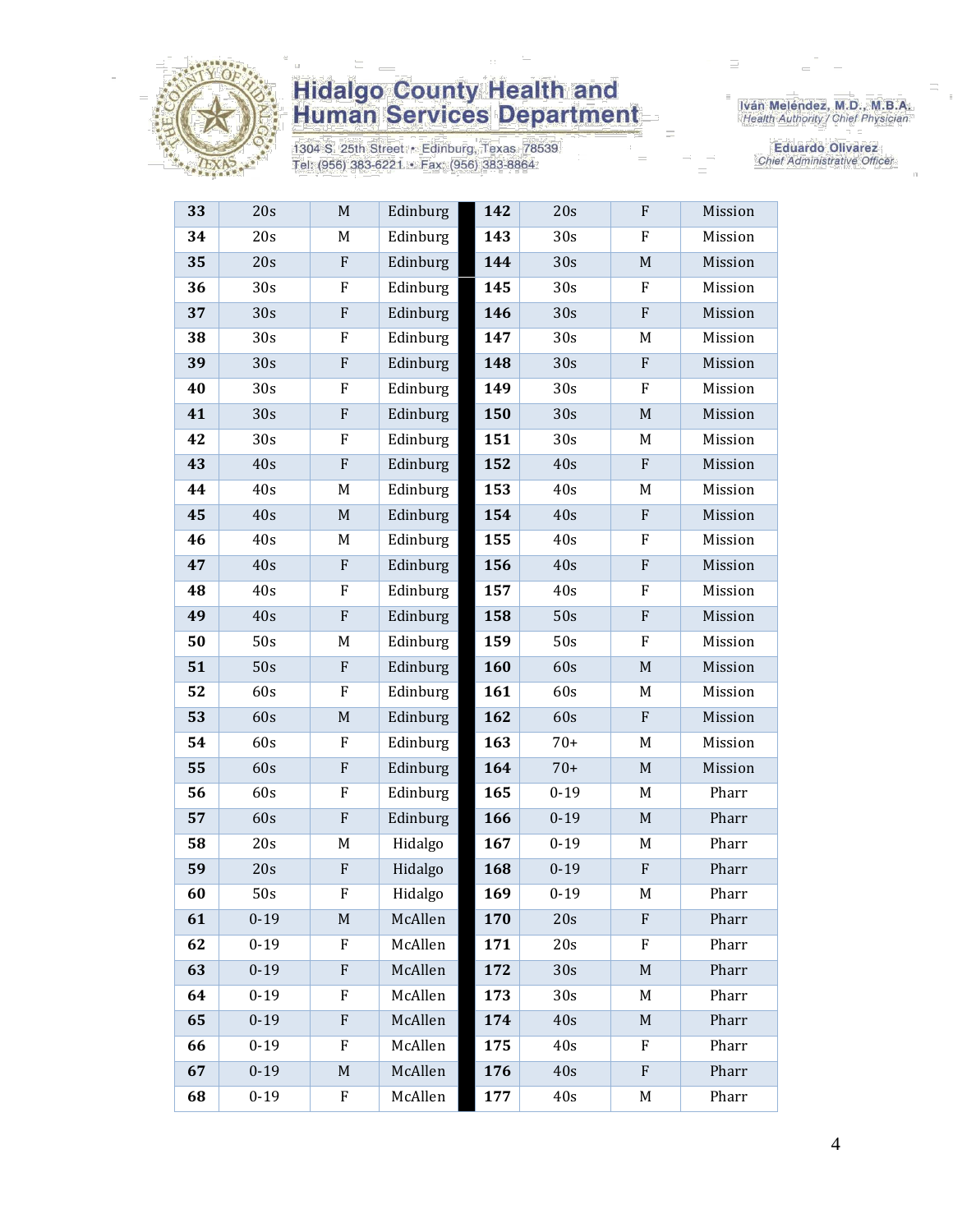

1304 S. 25th Street · Edinburg, Texas 78539 Tel: (956) 383-6221 · Fax: (956) 383-8864

Iván Meléndez, M.D., M.B.A.<br>Health Authority / Chief Physician

**Eduardo Olivarez** Chief Administrative Officer

| 69  | $0 - 19$        | $\mathbf F$  | McAllen | 178 | 40s             | $\boldsymbol{F}$          | Pharr       |
|-----|-----------------|--------------|---------|-----|-----------------|---------------------------|-------------|
| 70  | $0 - 19$        | F            | McAllen | 179 | 50s             | F                         | Pharr       |
| 71  | $0 - 19$        | ${\bf F}$    | McAllen | 180 | 50s             | M                         | Pharr       |
| 72  | $0 - 19$        | ${\bf F}$    | McAllen | 181 | 50s             | F                         | Pharr       |
| 73  | $0 - 19$        | $\rm F$      | McAllen | 182 | $70+$           | ${\bf F}$                 | Pharr       |
| 74  | $0 - 19$        | F            | McAllen | 183 | $0 - 19$        | F                         | San Juan    |
| 75  | $0 - 19$        | ${\bf F}$    | McAllen | 184 | 30s             | ${\bf F}$                 | San Juan    |
| 76  | $0 - 19$        | F            | McAllen | 185 | 40s             | M                         | San Juan    |
| 77  | $0 - 19$        | ${\bf F}$    | McAllen | 186 | 40s             | $\mathbf M$               | San Juan    |
| 78  | $0 - 19$        | F            | McAllen | 187 | 40s             | F                         | San Juan    |
| 79  | $0 - 19$        | ${\bf F}$    | McAllen | 188 | 50s             | $\mathbf M$               | San Juan    |
| 80  | $0 - 19$        | M            | McAllen | 189 | 60s             | M                         | San Juan    |
| 81  | $0 - 19$        | M            | McAllen | 190 | $0 - 19$        | $\mathbf{F}$              | Undisclosed |
| 82  | $0 - 19$        | F            | McAllen | 191 | $0 - 19$        | M                         | Undisclosed |
| 83  | $0 - 19$        | $\mathbf{F}$ | McAllen | 192 | $0 - 19$        | F                         | Undisclosed |
| 84  | $0 - 19$        | M            | McAllen | 193 | $0 - 19$        | M                         | Undisclosed |
| 85  | 20s             | $\mathbf M$  | McAllen | 194 | $0 - 19$        | $\mathbf F$               | Undisclosed |
| 86  | 20s             | M            | McAllen | 195 | 20s             | F                         | Undisclosed |
| 87  | 20s             | $\mathbf M$  | McAllen | 196 | 20s             | $M_{\odot}$               | Undisclosed |
| 88  | 20s             | M            | McAllen | 197 | 20s             | M                         | Undisclosed |
| 89  | 20s             | ${\bf F}$    | McAllen | 198 | 30s             | $\mathbf{F}$              | Undisclosed |
| 90  | 20s             | M            | McAllen | 199 | 30 <sub>s</sub> | M                         | Undisclosed |
| 91  | 30s             | ${\bf F}$    | McAllen | 200 | 30s             | $\mathbf M$               | Undisclosed |
| 92  | 30s             | F            | McAllen | 201 | 40s             | F                         | Undisclosed |
| 93  | 30s             | $\mathbf M$  | McAllen | 202 | 50s             | $\mathbf{F}$              | Undisclosed |
| 94  | 30s             | F            | McAllen | 203 | $70+$           | M                         | Undisclosed |
| 95  | 30s             | $\mathbf{F}$ | McAllen | 204 | $0 - 19$        | $\boldsymbol{F}$          | Weslaco     |
| 96  | 30 <sub>s</sub> | M            | McAllen | 205 | $0 - 19$        | $\boldsymbol{\mathrm{F}}$ | Weslaco     |
| 97  | 40s             | F            | McAllen | 206 | $0 - 19$        | F                         | Weslaco     |
| 98  | 40s             | F            | McAllen | 207 | $0 - 19$        | F                         | Weslaco     |
| 99  | 40s             | $\mathbf M$  | McAllen | 208 | $0 - 19$        | M                         | Weslaco     |
| 100 | 40s             | F            | McAllen | 209 | 20s             | F                         | Weslaco     |
| 101 | 40s             | $\mathbf{F}$ | McAllen | 210 | 20s             | F                         | Weslaco     |
| 102 | 40s             | M            | McAllen | 211 | 20s             | F                         | Weslaco     |
| 103 | 40s             | M            | McAllen | 212 | 20s             | M                         | Weslaco     |
| 104 | 40s             | F            | McAllen | 213 | 30s             | F                         | Weslaco     |